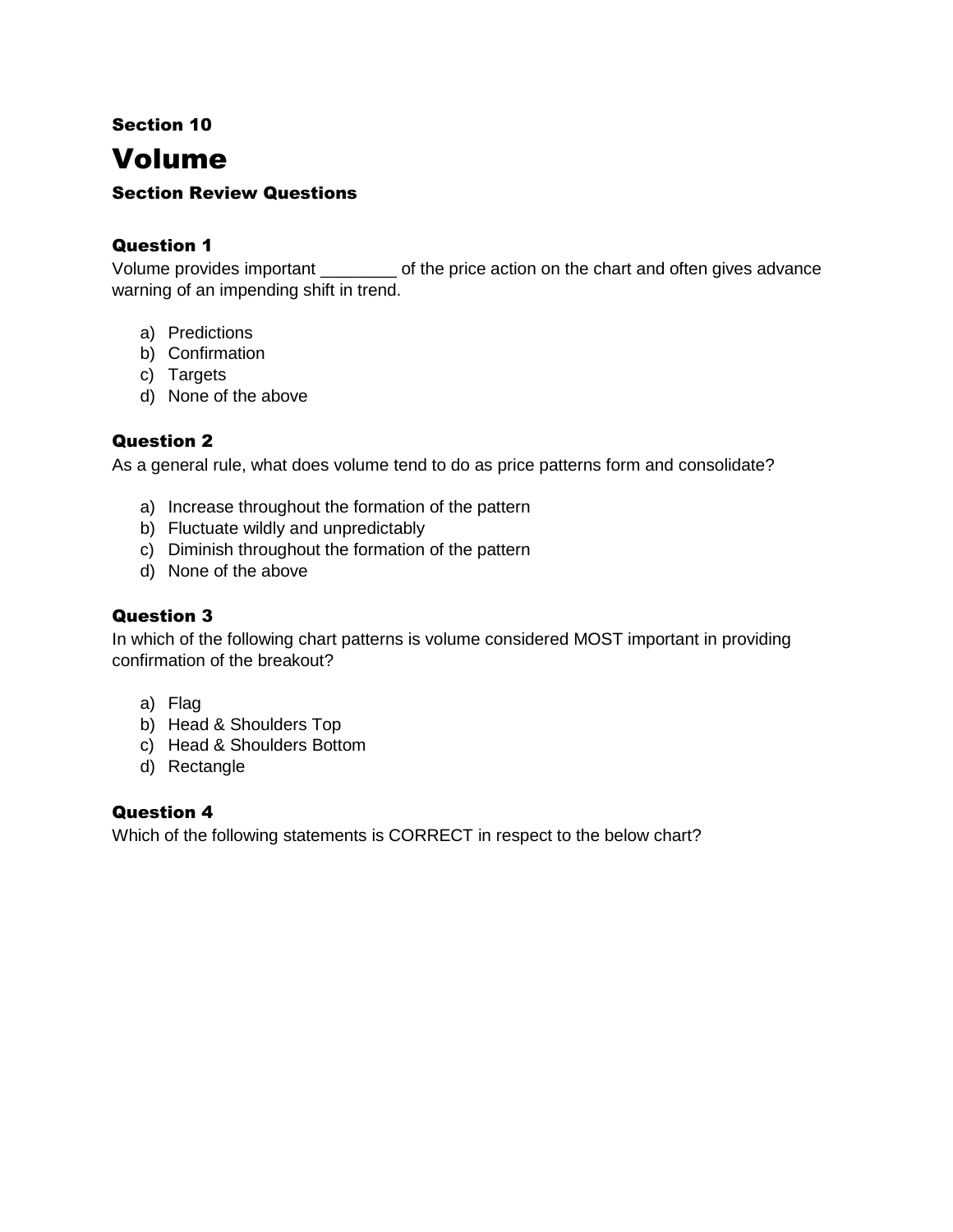

- a) On Balance Volume is confirming the direction of the price action on the chart
- b) On Balance Volume is NOT confirming the direction of the price action on the chart
- c) The volume spikes shown on the chart are anomalies and have no value in analysis
- d) Volume should not be used in analysis except when used in an indicator such as OBV or PVO

#### Question 5

Chaikin Money flow is an indicator developed by Marc Chaikin and measures the amount of money flow volume over a specific period. Which of the following indicators was also developed by Marc Chaikin?

- a) Relative Strength Index (RSI)
- b) Moving Average Convergence-Divergence (MACD)
- c) Bollinger Bands
- d) Accumulation Distribution Line